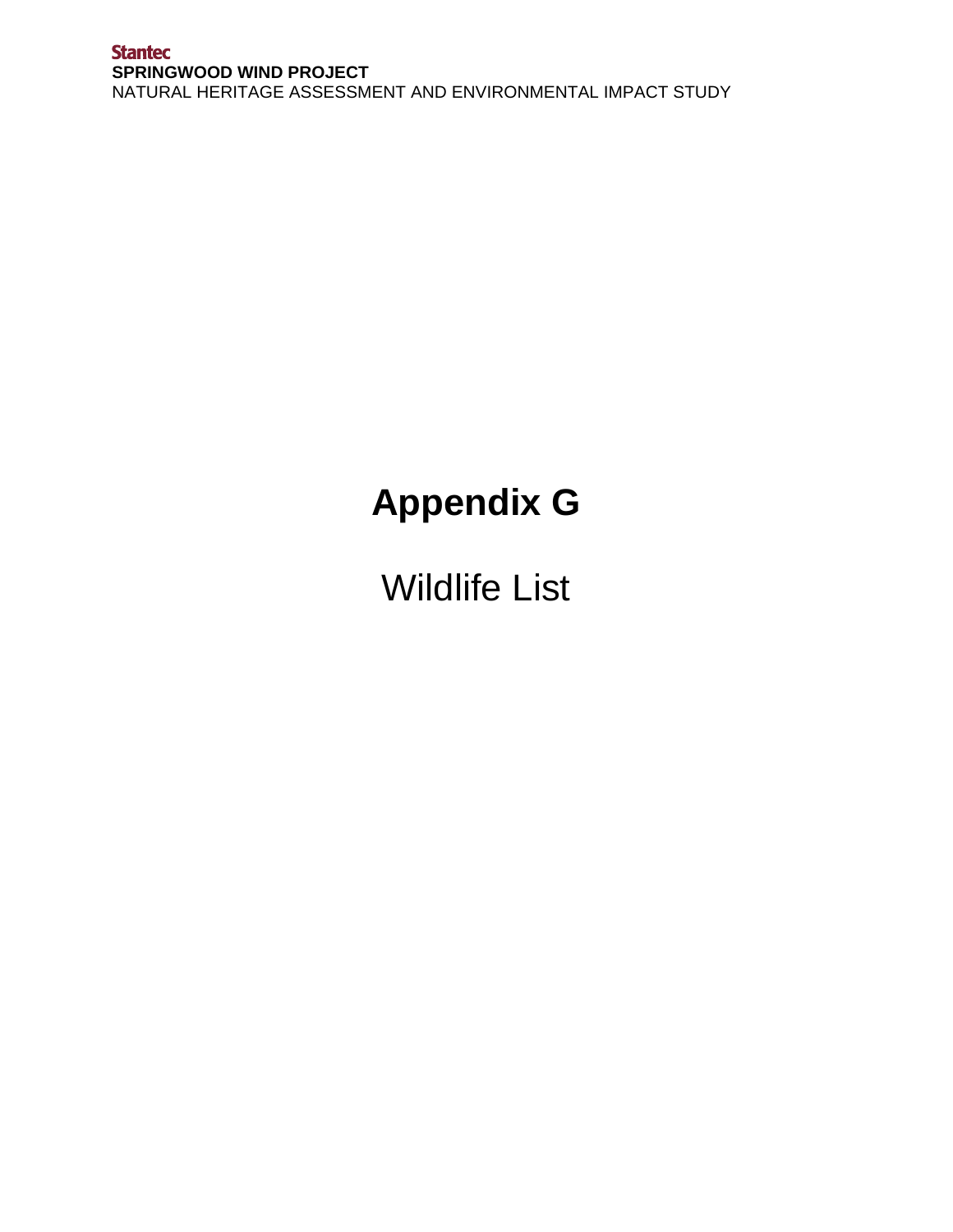|                                  |                          |                              |                |                |                | <b>AREA</b>                | <b>Local Status</b><br><b>PIF Priority</b> |                              |
|----------------------------------|--------------------------|------------------------------|----------------|----------------|----------------|----------------------------|--------------------------------------------|------------------------------|
| <b>COMMON NAME</b>               | <b>SCIENTIFIC NAME</b>   | <b>ONTARIO STATUS STATUS</b> | <b>GLOBAL</b>  | <b>COSSARO</b> | <b>COSEWIC</b> | <b>SENSITIVITY</b><br>(ha) | <b>Species</b><br>(BCR 13)                 | <b>Season of Observation</b> |
|                                  |                          |                              |                |                |                |                            |                                            |                              |
| <b>ODONATA</b>                   |                          |                              |                |                |                |                            |                                            |                              |
| <b>Twelve-Spotted Skimmer</b>    | Libellula pulchella      | S <sub>5</sub>               | G <sub>5</sub> |                |                |                            |                                            |                              |
| White-faced Meadowhawk           | Sympetrum obtrusum       | S <sub>5</sub>               | G <sub>5</sub> |                |                |                            |                                            |                              |
|                                  |                          |                              |                |                |                |                            |                                            |                              |
| <b>BUTTERFLIES</b>               |                          |                              |                |                |                |                            |                                            |                              |
| European Skipper                 | Thymelicus lineola       | <b>SNA</b>                   | G <sub>5</sub> |                |                |                            |                                            |                              |
| <b>Black Swallowtail</b>         | Papilio polyxenes        | S <sub>5</sub>               | G <sub>5</sub> |                |                |                            |                                            |                              |
| Cabbage White                    | Pieris rapae             | <b>SNA</b>                   | G <sub>5</sub> |                |                |                            |                                            |                              |
| <b>Great Spangled Fritillary</b> | Speyeria cybele          | S <sub>5</sub>               | G <sub>5</sub> |                |                |                            |                                            |                              |
| Milbert's Tortoiseshell          | Nymphalis milberti       | S <sub>5</sub>               | G <sub>5</sub> |                |                |                            |                                            |                              |
| American Painted Lady            | Vanessa virginiensis     | S <sub>5</sub>               | G <sub>5</sub> |                |                |                            |                                            |                              |
| <b>Red Admiral</b>               | Vanessa atalanta         | S <sub>5</sub>               | G <sub>5</sub> |                |                |                            |                                            |                              |
| Monarch                          | Danaus plexippus         | <b>S4B, S2N</b>              | G <sub>5</sub> | SC             | SC             |                            |                                            |                              |
|                                  |                          |                              |                |                |                |                            |                                            |                              |
| <b>AMPHIBIANS</b>                |                          |                              |                |                |                |                            |                                            |                              |
| American Toad                    | Anaxyrus americanus      | S <sub>5</sub>               | G <sub>5</sub> |                |                |                            |                                            |                              |
| Northern Green Frog              | Lithobates clamitans     | S <sub>5</sub>               | G <sub>5</sub> |                |                |                            |                                            |                              |
| Northern Leopard Frog            | Lithobates pipiens       | S <sub>5</sub>               | G <sub>5</sub> | <b>NAR</b>     | <b>NAR</b>     |                            |                                            |                              |
|                                  |                          |                              |                |                |                |                            |                                            |                              |
| <b>BIRDS</b>                     |                          |                              |                |                |                |                            |                                            |                              |
| <b>Wild Turkey</b>               | Meleagris gallopava      | S <sub>5</sub>               | G <sub>5</sub> |                |                |                            |                                            | Breeding                     |
| <b>Turkey Vulture</b>            | Cathartes aura           | S <sub>5</sub> B             | G <sub>5</sub> |                |                |                            |                                            | Observed in July only        |
| <b>Bald Eagle</b>                | Haliaeetus leucocephalus | S2N, S4B                     | G4             | SC             | <b>NAR</b>     |                            | $\mathsf{X}$                               | Winter                       |
| <b>Red-tailed Hawk</b>           | Buteo jamaicensis        | S <sub>5</sub>               | G <sub>5</sub> | <b>NAR</b>     | <b>NAR</b>     |                            |                                            | Breeding and winter          |
| Rough-legged Hawk                | <b>Buteo lagopus</b>     | <b>S1B, S4N</b>              | G <sub>5</sub> | <b>NAR</b>     | <b>NAR</b>     |                            |                                            | Winter                       |
| <b>Mourning Dove</b>             | Zenaida macroura         | S <sub>5</sub>               | G <sub>5</sub> |                |                |                            |                                            | Breeding                     |
| <b>Black-billed Cuckoo</b>       | Coccyzus erythropthalmus | S <sub>5</sub> B             | G <sub>5</sub> |                |                |                            | X                                          | Breeding                     |
| Snowy Owl                        | Bubo scandiaca           | <b>SNA</b>                   | G <sub>5</sub> | <b>NAR</b>     | <b>NAR</b>     |                            |                                            | Winter                       |
| Red-bellied Woodpecker           | Melanerpes carolinus     | S <sub>4</sub>               | G <sub>5</sub> |                |                |                            |                                            | Breeding                     |
| Downy Woodpecker                 | Picoides pubescens       | S <sub>5</sub>               | G <sub>5</sub> |                |                |                            |                                            | Breeding                     |
| Northern Flicker                 | Colaptes auratus         | S <sub>4</sub> B             | G <sub>5</sub> |                |                |                            | X                                          | Breeding                     |
| Eastern Wood-Pewee               | Contopus virens          | S <sub>4</sub> B             | G <sub>5</sub> |                |                |                            | X                                          | Breeding                     |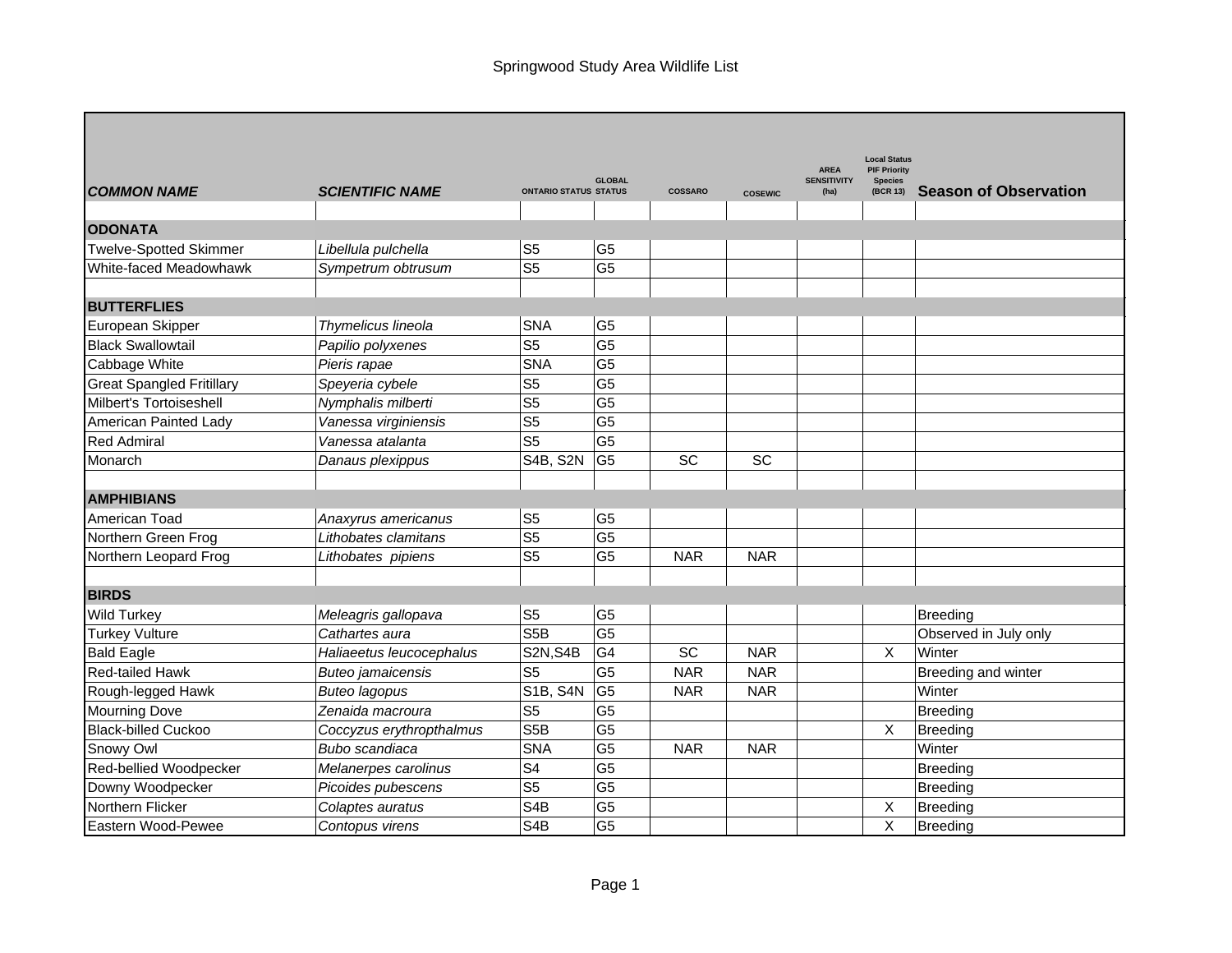| Eastern Kingbird              | Tyrannus tyrannus         | S <sub>4</sub> B | G <sub>5</sub> | Breeding<br>$\times$ |
|-------------------------------|---------------------------|------------------|----------------|----------------------|
| <b>Warbling Vireo</b>         | Vireo gilvus              | S <sub>5</sub> B | G <sub>5</sub> | Breeding             |
| Red-eyed Vireo                | Vireo olivaceus           | S <sub>5</sub> B | G <sub>5</sub> | Breeding             |
| <b>Blue Jay</b>               | Cyanocitta cristata       | S <sub>5</sub>   | G <sub>5</sub> | Breeding             |
| American Crow                 | Corvus brachyrhynchos     | S <sub>5</sub> B | G <sub>5</sub> | Breeding             |
| <b>Tree Swallow</b>           | Tachycineta bicolor       | S <sub>4</sub> B | G <sub>5</sub> | Breeding             |
| <b>Barn Swallow</b>           | Hirundo rustica           | S <sub>4</sub> B | G5             | Breeding             |
| <b>Black-capped Chickadee</b> | Poecile atricapillus      | S <sub>5</sub>   | G5             | Breeding             |
| House Wren                    | Troglodytes aedon         | S <sub>5</sub> B | G <sub>5</sub> | Breeding             |
| American Robin                | Turdus migratorius        | S <sub>5</sub> B | G5             | Breeding             |
| <b>Gray Catbird</b>           | Dumetella carolinensis    | S4B              | G5             | Breeding             |
| <b>European Starling</b>      | Sturnus vulgaris          | <b>SNA</b>       | G <sub>5</sub> | Breeding             |
| <b>Cedar Waxwing</b>          | Bombycilla cedrorum       | S <sub>5</sub> B | G <sub>5</sub> | Breeding             |
| Snow Bunting                  | Plectrophenax nivalis     | <b>SNA</b>       | G <sub>5</sub> | Winter               |
| <b>Yellow Warbler</b>         | Dendroica petechia        | S <sub>5</sub> B | G <sub>5</sub> | Breeding             |
| Common Yellowthroat           | Geothlypis trichas        | S <sub>5</sub> B | G <sub>5</sub> | Breeding             |
| <b>Field Sparrow</b>          | Spizella pusilla          | S <sub>4</sub> B | G <sub>5</sub> | X<br>Breeding        |
| Savannah Sparrow              | Passerculus sandwichensis | S <sub>4</sub> B | G <sub>5</sub> | X<br>Breeding        |
| Song Sparrow                  | Melospiza melodia         | S <sub>5</sub> B | G <sub>5</sub> | Breeding             |
| Indigo Bunting                | Passerina cyanea          | S <sub>4</sub> B | G <sub>5</sub> | Breeding             |
| Red-winged Blackbird          | Agelaius phoeniceus       | S <sub>5</sub>   | G <sub>5</sub> | Breeding             |
| Common Grackle                | Quiscalus quiscula        | S <sub>5</sub> B | G <sub>5</sub> | Breeding             |
| <b>Brown-headed Cowbird</b>   | Molothrus ater            | S <sub>4</sub> B | G <sub>5</sub> | Breeding             |
| <b>Baltimore Oriole</b>       | Icterus galbula           | S <sub>4</sub> B | G <sub>5</sub> | X<br>Breeding        |
| American Goldfinch            | Carduelis tristis         | S <sub>5</sub> B | G <sub>5</sub> | Breeding             |
|                               |                           |                  |                |                      |
| <b>MAMMALS</b>                |                           |                  |                |                      |
| <b>Grey Squirrel</b>          | Sciurus carolinensis      | S <sub>5</sub>   | G <sub>5</sub> |                      |
| Coyote                        | Canis latrans             | S <sub>5</sub>   | G <sub>5</sub> |                      |
| Raccoon                       | Procyon lotor             | S <sub>5</sub>   | G <sub>5</sub> |                      |
| <b>White-tailed Deer</b>      | Odocoileus virginianus    | S <sub>5</sub>   | G <sub>5</sub> |                      |
|                               |                           |                  |                |                      |
|                               |                           |                  |                |                      |
| <b>SUMMARY</b>                |                           |                  |                |                      |
|                               |                           |                  |                |                      |
| <b>Total Butterflies:</b>     |                           | 8                |                |                      |
| <b>Total Amphibians:</b>      |                           | 3                |                |                      |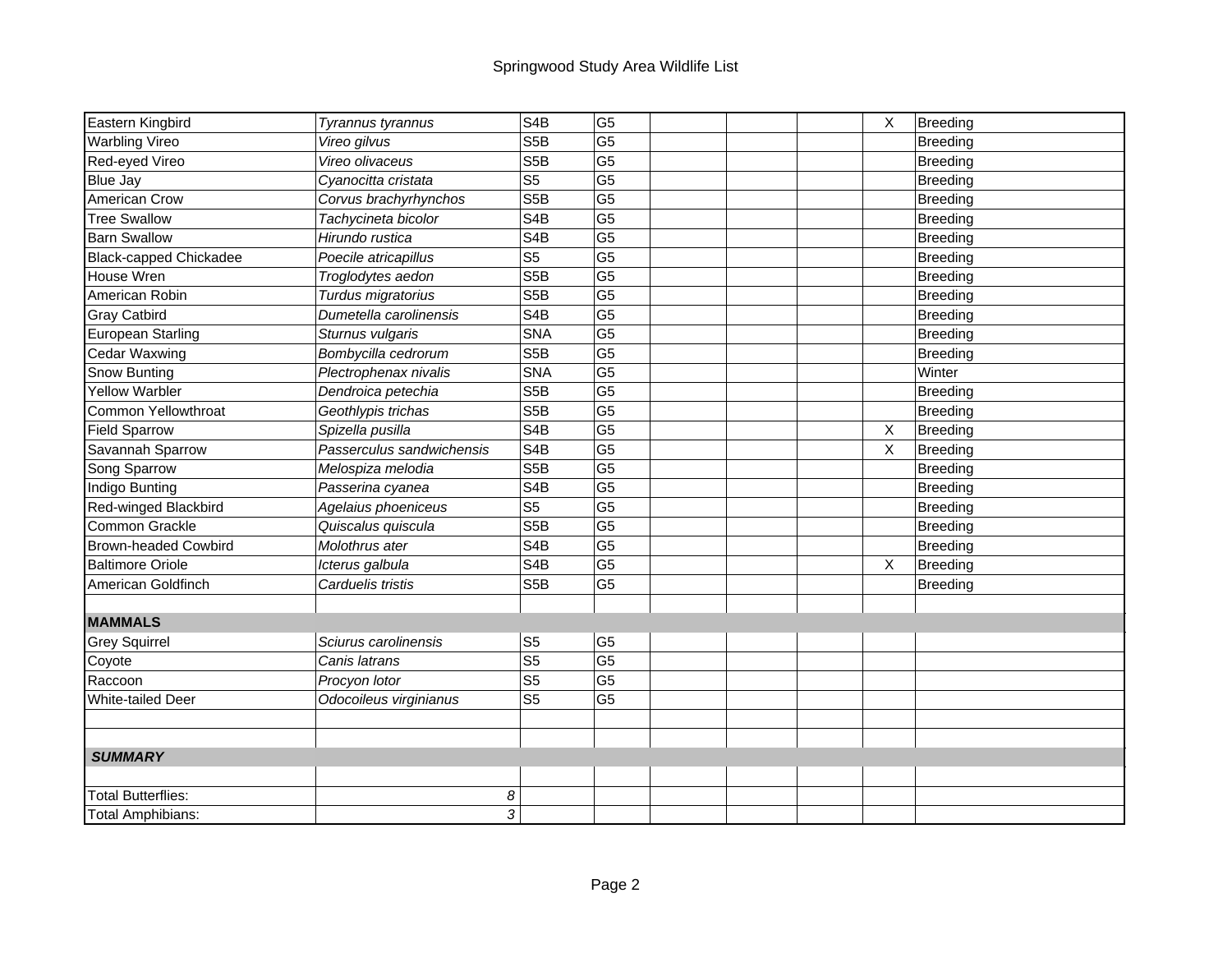| <b>Total Reptiles:</b>                                                                                                                     | 0                |  |  |  |  |  |  |  |
|--------------------------------------------------------------------------------------------------------------------------------------------|------------------|--|--|--|--|--|--|--|
| <b>Total Birds:</b>                                                                                                                        | 37               |  |  |  |  |  |  |  |
| <b>Total Breeding Birds:</b>                                                                                                               | 33               |  |  |  |  |  |  |  |
| Total Mammals:                                                                                                                             | $\boldsymbol{4}$ |  |  |  |  |  |  |  |
|                                                                                                                                            |                  |  |  |  |  |  |  |  |
| <b>SIGNIFICANT SPECIES</b>                                                                                                                 |                  |  |  |  |  |  |  |  |
|                                                                                                                                            |                  |  |  |  |  |  |  |  |
| Global:                                                                                                                                    | 0                |  |  |  |  |  |  |  |
| National:                                                                                                                                  | 0                |  |  |  |  |  |  |  |
| Provincial:                                                                                                                                | $\overline{c}$   |  |  |  |  |  |  |  |
| Regional:                                                                                                                                  | 0                |  |  |  |  |  |  |  |
| Local:                                                                                                                                     | 8                |  |  |  |  |  |  |  |
|                                                                                                                                            |                  |  |  |  |  |  |  |  |
| <b>Explanation of Status and Acronymns</b>                                                                                                 |                  |  |  |  |  |  |  |  |
|                                                                                                                                            |                  |  |  |  |  |  |  |  |
| COSSARO: Committee on the Status of Species at Risk in Ontario                                                                             |                  |  |  |  |  |  |  |  |
| COSEWIC: Committee on the Status of Endangered Wildlife in Canada                                                                          |                  |  |  |  |  |  |  |  |
| REGION: Rare in a Site Region                                                                                                              |                  |  |  |  |  |  |  |  |
| S1: Critically Imperiled-Critically imperiled in the province (often 5 or fewer occurrences)                                               |                  |  |  |  |  |  |  |  |
| S2: Imperiled-Imperiled in the province, very few populations (often 20 or fewer),                                                         |                  |  |  |  |  |  |  |  |
| S3: Vulnerable-Vulnerable in the province, relatively few populations (often 80 or fewer)                                                  |                  |  |  |  |  |  |  |  |
| S4: Apparently Secure-Uncommon but not rare                                                                                                |                  |  |  |  |  |  |  |  |
| S5: Secure-Common, widespread, and abundant in the province                                                                                |                  |  |  |  |  |  |  |  |
| SX: Presumed extirpated                                                                                                                    |                  |  |  |  |  |  |  |  |
| SH: Possibly Extirpated (Historical)                                                                                                       |                  |  |  |  |  |  |  |  |
| <b>SNR: Unranked</b>                                                                                                                       |                  |  |  |  |  |  |  |  |
| SU: Unrankable-Currently unrankable due to lack of information                                                                             |                  |  |  |  |  |  |  |  |
| SNA: Not applicable—A conservation status rank is not applicable because the species is not a suitable target for conservation activities. |                  |  |  |  |  |  |  |  |
| S#S#: Range Rank-A numeric range rank (e.g., S2S3) is used to indicate any range of uncertainty about the status of the species            |                  |  |  |  |  |  |  |  |
| S#B- Breeding status rank                                                                                                                  |                  |  |  |  |  |  |  |  |
| S#N- Non Breeding status rank                                                                                                              |                  |  |  |  |  |  |  |  |
| ?: Indicates uncertainty in the assigned rank                                                                                              |                  |  |  |  |  |  |  |  |
| G1: Extremely rare globally; usually fewer than 5 occurrences in the overall range                                                         |                  |  |  |  |  |  |  |  |
| G1G2: Extremely rare to very rare globally                                                                                                 |                  |  |  |  |  |  |  |  |
| G2: Very rare globally; usually between 5-10 occurrences in the overall range                                                              |                  |  |  |  |  |  |  |  |
| G2G3: Very rare to uncommon globally                                                                                                       |                  |  |  |  |  |  |  |  |
| G3: Rare to uncommon globally; usually between 20-100 occurrences                                                                          |                  |  |  |  |  |  |  |  |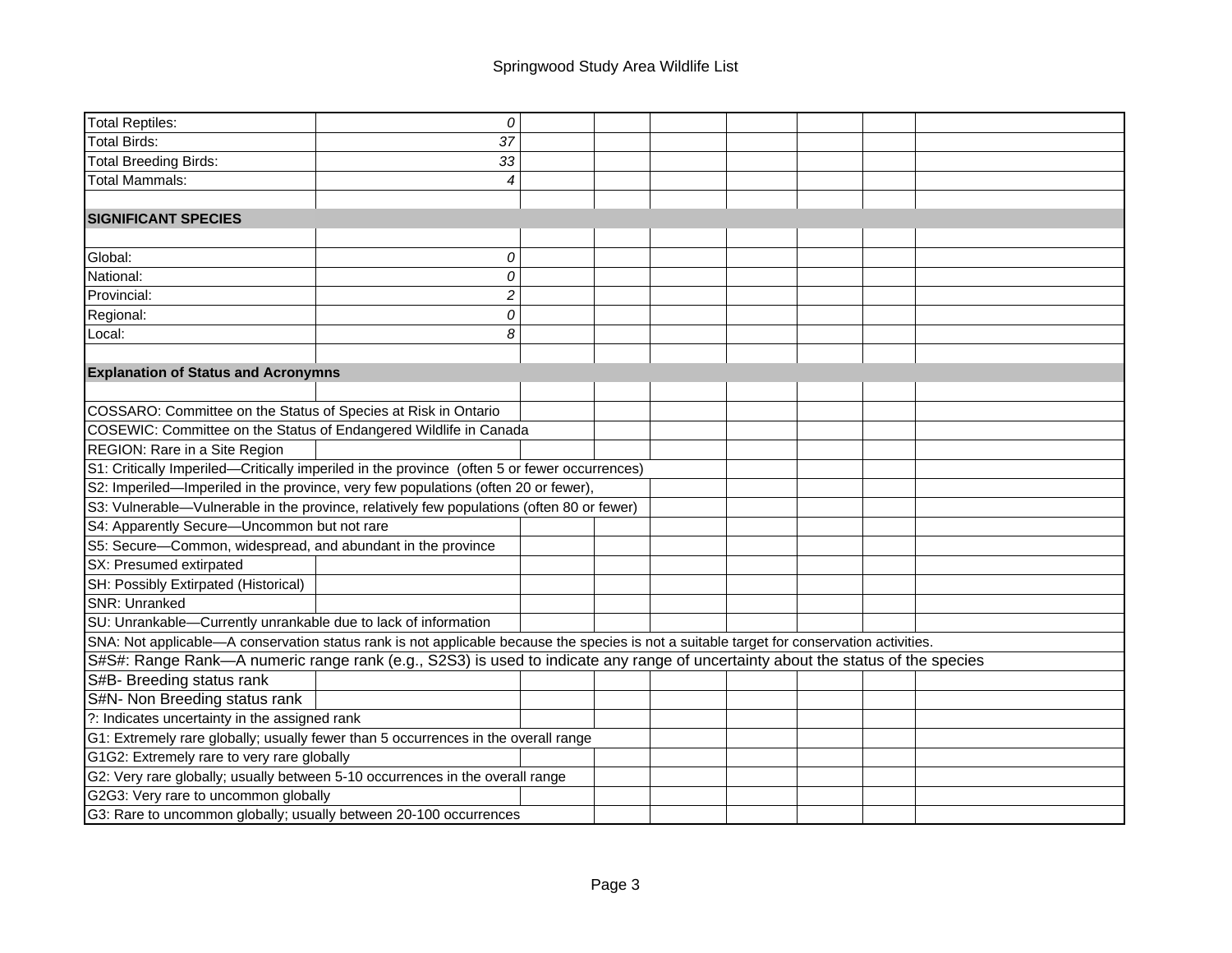## Springwood Study Area Wildlife List

| G3G4: Rare to common globally                                                                                                                      |  |  |  |  |  |  |  |
|----------------------------------------------------------------------------------------------------------------------------------------------------|--|--|--|--|--|--|--|
| G4: Common globally; usually more than 100 occurrences in the overall range                                                                        |  |  |  |  |  |  |  |
| G4G5: Common to very common globally                                                                                                               |  |  |  |  |  |  |  |
| G5: Very common globally; demonstrably secure                                                                                                      |  |  |  |  |  |  |  |
| T: Denotes that the rank applies to a subspecies or variety                                                                                        |  |  |  |  |  |  |  |
| <b>END: Endangered</b>                                                                                                                             |  |  |  |  |  |  |  |
| THR: Threatened                                                                                                                                    |  |  |  |  |  |  |  |
| <b>SC: Special Concern</b>                                                                                                                         |  |  |  |  |  |  |  |
| 2, 3 or NS after a COSEWIC ranking indicates the species is either on Schedule 2, Schedule 3 or No Schedule of the Species At Risk Act (SARA)      |  |  |  |  |  |  |  |
| NAR: Not At Risk                                                                                                                                   |  |  |  |  |  |  |  |
| IND: Indeterminant, insufficient information to assign status                                                                                      |  |  |  |  |  |  |  |
| <b>DD: Data Deficient</b>                                                                                                                          |  |  |  |  |  |  |  |
| 6: Rare in Site Region 6                                                                                                                           |  |  |  |  |  |  |  |
| 7: Rare in Site Region 7                                                                                                                           |  |  |  |  |  |  |  |
| Area: Minimum patch size for area-sensitive species (ha)                                                                                           |  |  |  |  |  |  |  |
| H- highly significant in Hamilton Region (i.e. rare)                                                                                               |  |  |  |  |  |  |  |
| m- moderately significant in Hamilton Region (i.e. uncommon)                                                                                       |  |  |  |  |  |  |  |
| L1- extremely rare locally (Toronto Region)                                                                                                        |  |  |  |  |  |  |  |
| L2- very rare locally (Toronto Region)                                                                                                             |  |  |  |  |  |  |  |
| L3- rare to uncommon locally (Toronto Region)                                                                                                      |  |  |  |  |  |  |  |
| HR- rare in Halton Region, highly significant                                                                                                      |  |  |  |  |  |  |  |
| HU- uncommon in Halton Region, moderately significant                                                                                              |  |  |  |  |  |  |  |
| The Pileated Woodpecker will incorporate smaller woodlots into its homerange, therefore it may not be a true area-sensitive species (Naylor et al. |  |  |  |  |  |  |  |
| 1996)                                                                                                                                              |  |  |  |  |  |  |  |
|                                                                                                                                                    |  |  |  |  |  |  |  |
| <b>LATEST STATUS UPDATE</b>                                                                                                                        |  |  |  |  |  |  |  |
|                                                                                                                                                    |  |  |  |  |  |  |  |
| Butterflies: September, 2009                                                                                                                       |  |  |  |  |  |  |  |
| Amphibans: September, 2009                                                                                                                         |  |  |  |  |  |  |  |
| Reptiles: September, 2009                                                                                                                          |  |  |  |  |  |  |  |
| Birds: August, 2010                                                                                                                                |  |  |  |  |  |  |  |
| Mammals: September, 2009                                                                                                                           |  |  |  |  |  |  |  |
| S and G ranks and explanations: September, 2009                                                                                                    |  |  |  |  |  |  |  |
|                                                                                                                                                    |  |  |  |  |  |  |  |
| <b>NOTE</b>                                                                                                                                        |  |  |  |  |  |  |  |
|                                                                                                                                                    |  |  |  |  |  |  |  |
| All rankings for birds refer to breeding birds unless the ranking is followed by N                                                                 |  |  |  |  |  |  |  |